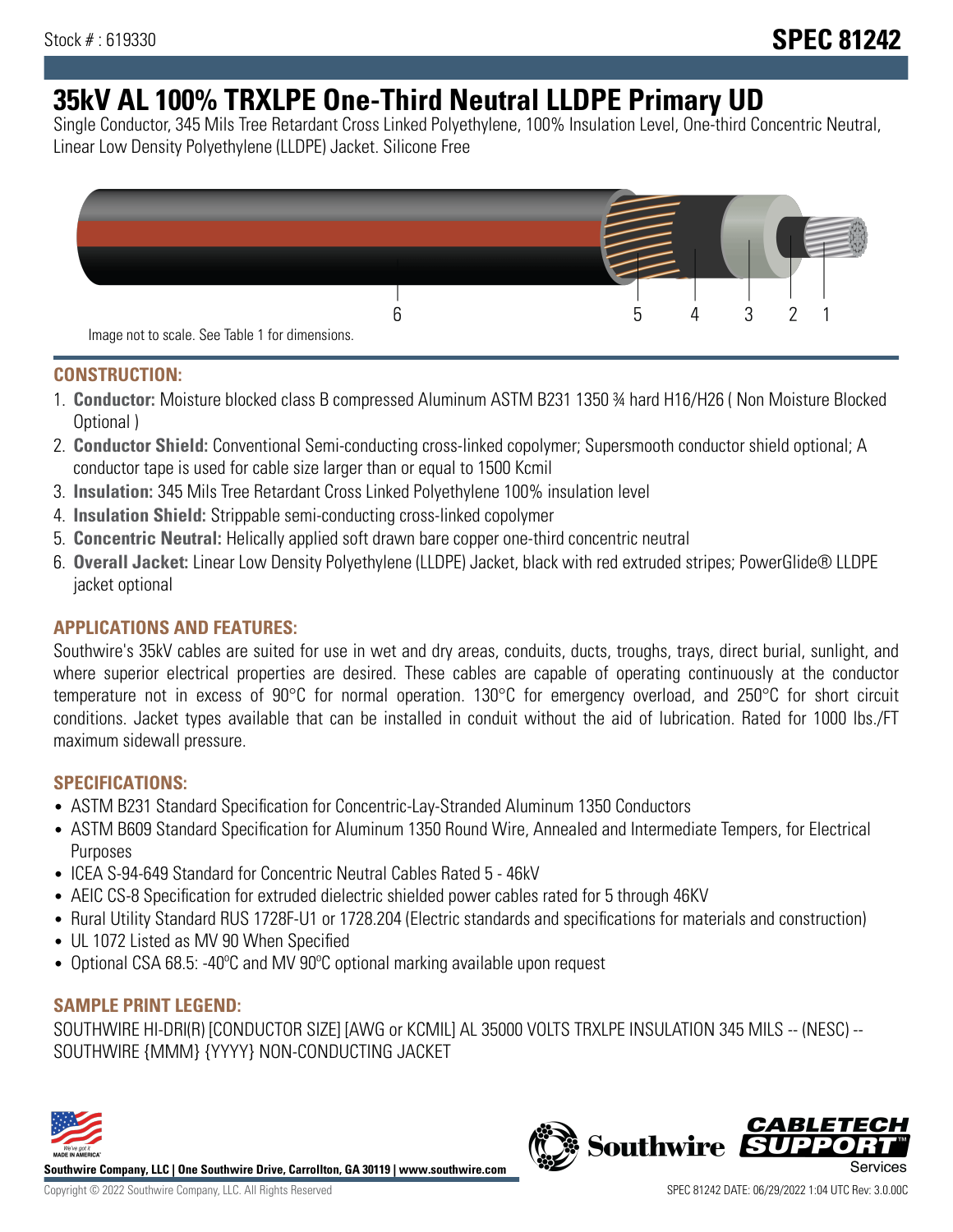# Stock # : 619330 **SPEC 81242**

#### **Table 1 – Weights and Measurements**

| <b>Stock</b><br>Number | Cond.<br><b>Size</b> | <b>Diameter</b><br>Over<br>Conductor | <b>Diameter</b><br>Over<br>Insulation | Insul.<br><b>Thickness</b> | <b>Diameter</b><br>Over<br>Insulation<br>Shield | Concentric<br><b>Neutral</b> | Neutral DC<br>Resistance<br>$25^{\circ}$ C | Jacket<br><b>Thickness</b> | Approx.<br>0D | Approx.<br>Weight        | Min<br>Bending<br>Radius | Max Pull<br>Tension* |
|------------------------|----------------------|--------------------------------------|---------------------------------------|----------------------------|-------------------------------------------------|------------------------------|--------------------------------------------|----------------------------|---------------|--------------------------|--------------------------|----------------------|
|                        | AWG/<br>Kcmil        | inch                                 | inch                                  | mil                        | inch                                            | No. x AWG                    | $\Omega$ /1000ft                           | mil                        | inch          | $\mathsf{lb}$<br>/1000ft | inch                     | Ib                   |
| 619330^†               | 1/0<br>(19)          | 0.352                                | 1.079                                 | 345                        | 1.179                                           | 11x14                        | 0.438                                      | 50                         | .410          | 837                      |                          | 634                  |

All dimensions are nominal and subject to normal manufacturing tolerances

◊ Cable marked with this symbol is a standard stock item

\* Pulling tension based on pulling eye directly connected to conductor

! UL listed MV-90 Rated

^ HiDri Plus® - Water Blocking Powder

^^ HiDri Plus® - Water Blocking Powder. All Black Jacket

† 2/3 Concentric Neutral

§ HiDri Plus® - Water Blocking Powder. CSA Listed

# **Table 2 – Electrical and Engineering Data**

| Cond.<br>Size         | 'DC<br>Resistance<br>@25°C | АC<br>Resistance<br>$\varpi$ 90°C | Capacitive<br>Reactance @<br>60Hz | Inductive<br>Reactance<br>@ 60Hz | <b>Charging</b><br>Current' | <b>Dielectric</b><br>Loss | Zero<br>Sequence<br>Impedance* | Positive<br>Sequence<br>Impedance <sup>+</sup> | Short<br>Circuit<br>Current <sup>@</sup><br>30 Cycle | Allowable<br>Ampacity in<br>Duct 90°C† | Allowable<br>Ampacity<br>Directly<br>Buried 90°C‡ |
|-----------------------|----------------------------|-----------------------------------|-----------------------------------|----------------------------------|-----------------------------|---------------------------|--------------------------------|------------------------------------------------|------------------------------------------------------|----------------------------------------|---------------------------------------------------|
| AWG/<br>Kcmil         | $\Omega/1000$ ft           | $\Omega/1000$ ft                  | $M\Omega^*1000$ ft                | $\Omega/1000$ ft                 |                             | A/1000ft W/1000ft         | $\Omega/1000$ ft               | $\Omega$ /1000ft                               | Amp                                                  | Amp                                    | Amp                                               |
| $\frac{1}{0}$<br>(19) | 0.168                      | 0.211                             | 0.069                             | 0.051                            | 0.291                       | 1.765                     | $0.522 + i0.237$ 0.212+i0.051  |                                                | 2251.8                                               | 160                                    | 195                                               |

\* Calculations are based on three cables triplexed / concentric shield / Conductor temperature of 90°C / Shield temperature of 45°C / Earth resistivity of 100 ohmsmeter

† Ampacities are based on Figure 7 of ICEA P-117-734 (Single circuit trefoil, 100% load factor, 90°C conductor temperature, earth RHO 90, 36" burial depth)

‡ Ampacities are based on Figure 1 of ICEA P-117-734 (Single circuit trefoil, 100% load factor, 90°C conductor temperature, earth RHO 90, 36" burial depth)

#### **Table 3 – Weights and Measurements (Metric)**

| <b>Stock</b><br>Number | Cond.<br>Size | Diameter<br><b>Over</b><br>Conductor | Diameter<br>Over<br>Insulation | Insul.<br><b>Thickness</b> | Diameter<br>Over<br>Insulation<br>Shield | Concentric<br><b>Neutral</b> | Neutral DC<br>Resistance<br>$25^{\circ}$ C | Jacket<br><b>Thickness</b> | Approx.<br>0D | Approx.<br>Weight | Min<br>Bending<br>Radius | Max Pull<br>Tension* |
|------------------------|---------------|--------------------------------------|--------------------------------|----------------------------|------------------------------------------|------------------------------|--------------------------------------------|----------------------------|---------------|-------------------|--------------------------|----------------------|
|                        | AWG/<br>Kcmil | mm                                   | mm                             | mm                         | mm                                       | No. x AWG                    | $\Omega$ /km                               | mm                         | mm            | ka/km             | mm                       | newton               |
| 619330^†               | 1/0<br>(19)   | 8.94                                 | 27.41                          | 8.76                       | 29.95                                    | 11x14                        | .44                                        | 1.27                       | 35.81         | 1246              | 279.40                   | 2821                 |

All dimensions are nominal and subject to normal manufacturing tolerances

◊ Cable marked with this symbol is a standard stock item

\* Pulling tension based on pulling eye directly connected to conductor

! UL listed MV-90 Rated

^ HiDri Plus® - Water Blocking Powder

^^ HiDri Plus® - Water Blocking Powder. All Black Jacket

† 2/3 Concentric Neutral

§ HiDri Plus® - Water Blocking Powder. CSA Listed

# **Table 4 – Electrical and Engineering Data (Metric)**

\* Calculations are based on three cables triplexed / concentric shield / Conductor temperature of 90°C / Shield temperature of 45°C / Earth resistivity of 100 ohmsmeter



**Southwire Company, LLC | One Southwire Drive, Carrollton, GA 30119 | www.southwire.com**